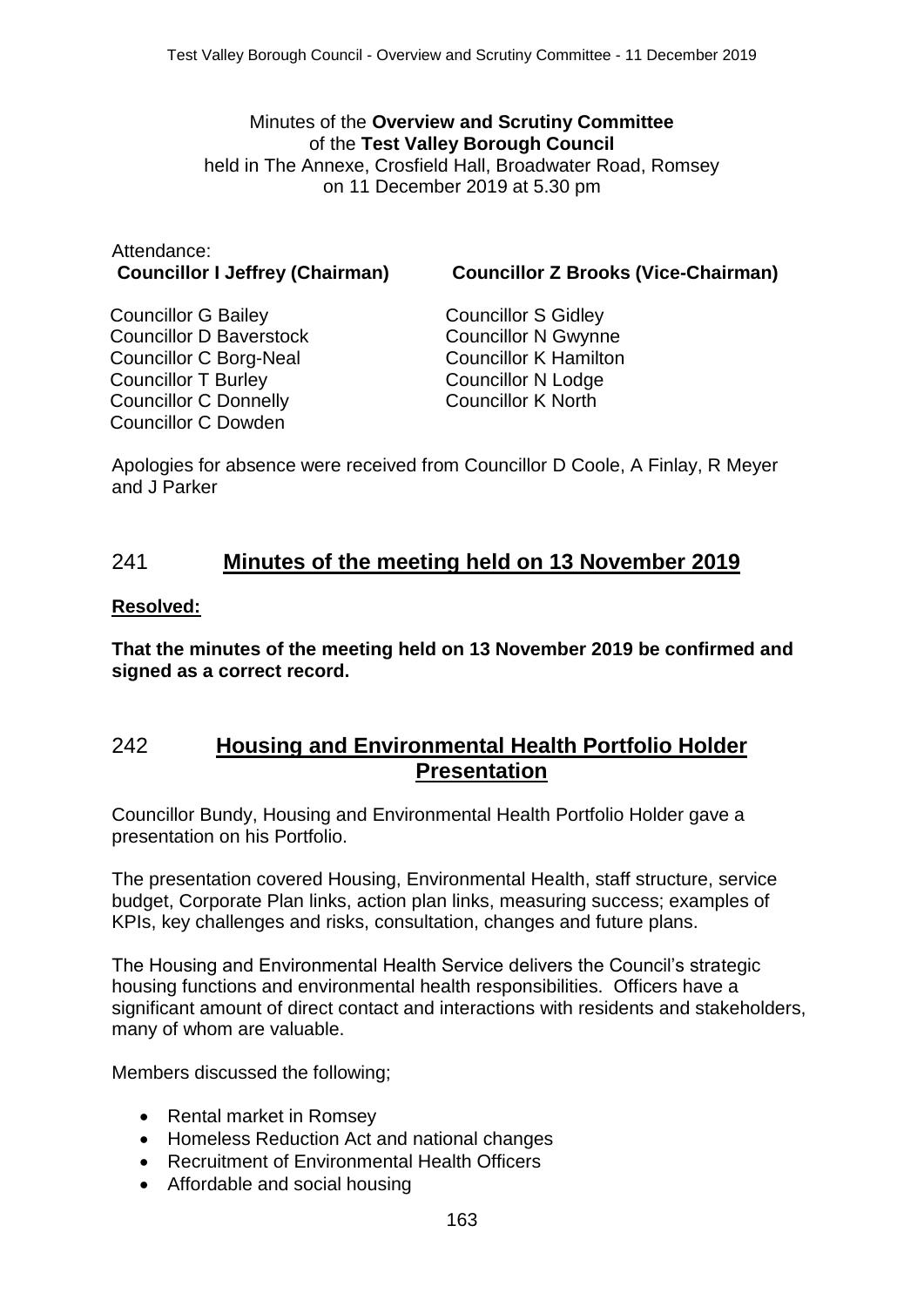- Housing Register
- Working closely with housing providers and independent organisations

Councillor Bundy thanked the officers in the Housing and Environmental Health Service for all their hard work in the deliverance of a number of essential services.

The Chairman thanked Councillor Bundy for his interesting and informative presentation.

## 243 **Updates on Panels**

**The Future of Health Provision in Andover and Romsey –** The next meeting of the Panel will be on 7 January 2020 where Rachael King, Director of Commissioning (South West) and Martyn Rogers, Head of Primary Care will be attending to discuss health provision in the south of the Borough.

**Armed Forces Covenant –** The scoping report was considered at this meeting.

**The Council Tax Support Scheme Panel** – The Cabinet would consider the Panel's recommendations on 18 December and a full report will be considered at Council on 23 January 2020.

**Climate Emergency Working Groups –** The scoping documents for each of the work streams was considered at this meeting.

**Budget Panel –** The next meeting of the Budget Panel will be held on 29 June 2020.

**Audit Panel –** The Audit Panel met on 9 December 2020 where they discussed the Internal Audit Progress Report for 2019/20 to 30 November 2019, the Annual Audit Letter, Grant Claim Certification Report and the Audit Panel Work Programme 2020. The next meeting of the Audit Panel will be held on 16 March 2020.

## 244 **Armed Forces Covenant Panel Scoping Document**

Consideration was given to the Lead Member of the Armed Forces Covenant Panel's scoping document.

The scoping document set out the key areas of focus, the key areas to be developed or reviewed and the rationale. The three key areas of focus are;

- How the Council's strategic approach to community engagement guides its approach to engaging with working with military communities.
- The current and future work undertaken by the Council as part of the commitments outlined in the armed forces covenant and a reflection on what has worked well and what could be done differently.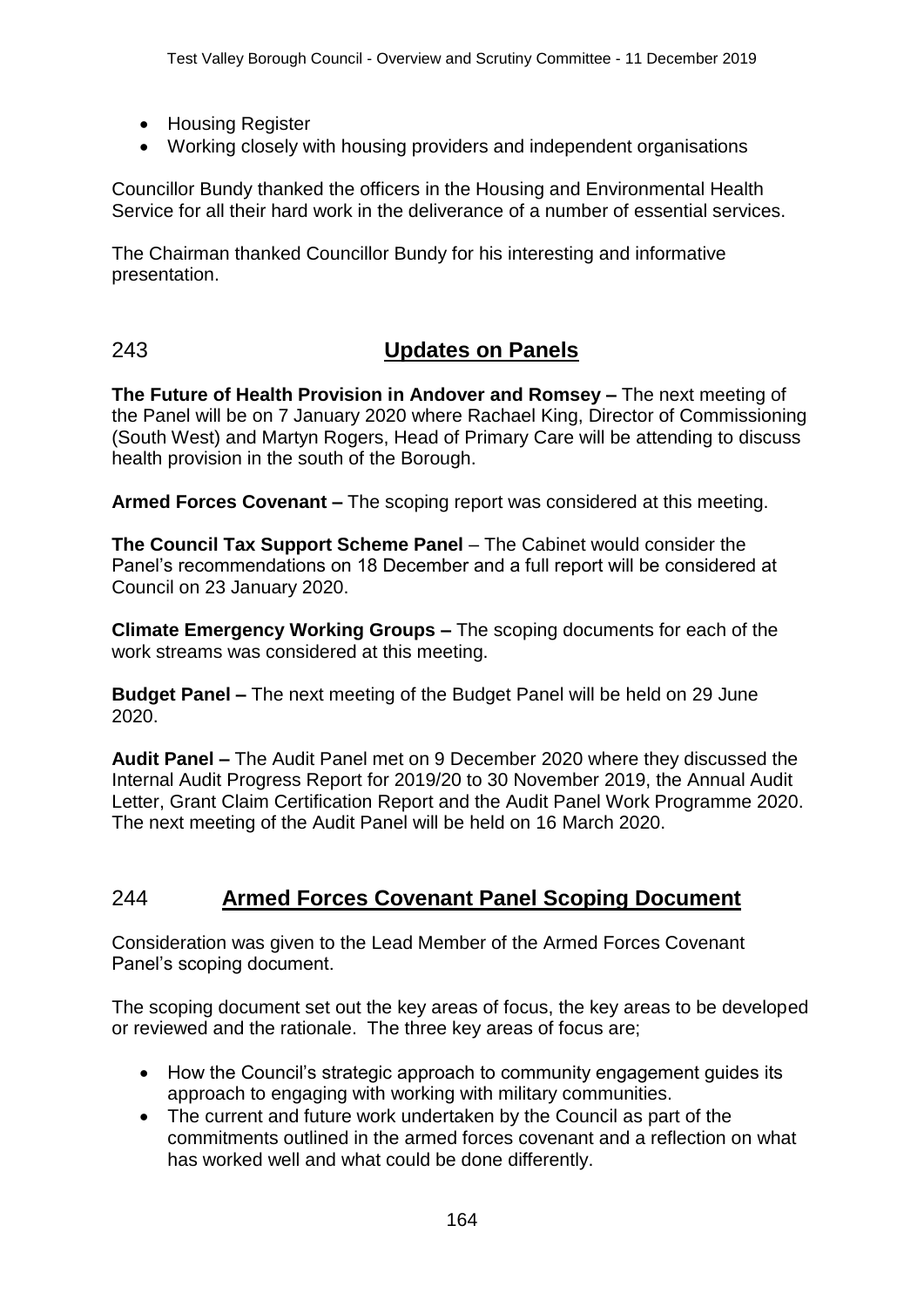• Review of best practice – what other local authorities do and how military partnerships have developed in other places.

The anticipated benefits are to strengthen relationships with our military partners and provide the evidence-base for future development of the Armed Forces Covenant in Test Valley.

#### **Resolved:**

#### **That the Armed Forces Covenant Panel's scoping document be approved.**

## 245 **Update on Climate Emergency Work Streams**

Consideration was given to a report of the Head of Planning Policy and Economic Development which provided an update on the climate emergency work streams and confirms the scope of each work stream following the verbal update to the Committee on 13 November 2019.

In order to deliver the resolution of Council on 4 September 2019, the Committee had been tasked with establishing a cross party working group that will be developing a draft action plan to identify the steps the Council can take to achieve carbon neutrality as quickly as possible.

At the Committee's meeting on 16 October it was agreed that seven work streams, each with their own member and officer working group, would be established. The seven work streams are;

- Digital and Smart Working
- Working with our Communities and Businesses
- Premises and Asset Management
- Reducing, Reusing and Recycling
- Transport, Fleet and Plant
- Enhancing the Natural Environment
- Infrastructure and the Built Environment

An update was given on each of the work streams made and endorse the scoping document for each work stream.

The Committee noted changes to the membership of two work streams in that Councillor K North would join the Enhancing the Natural Environment and Councillor Gwynne would be Deputy Lead Member.

#### **Resolved:**

**That the scoping document for each Climate Emergency Work Street as set out in Annex 1 to the report, be endorsed.**